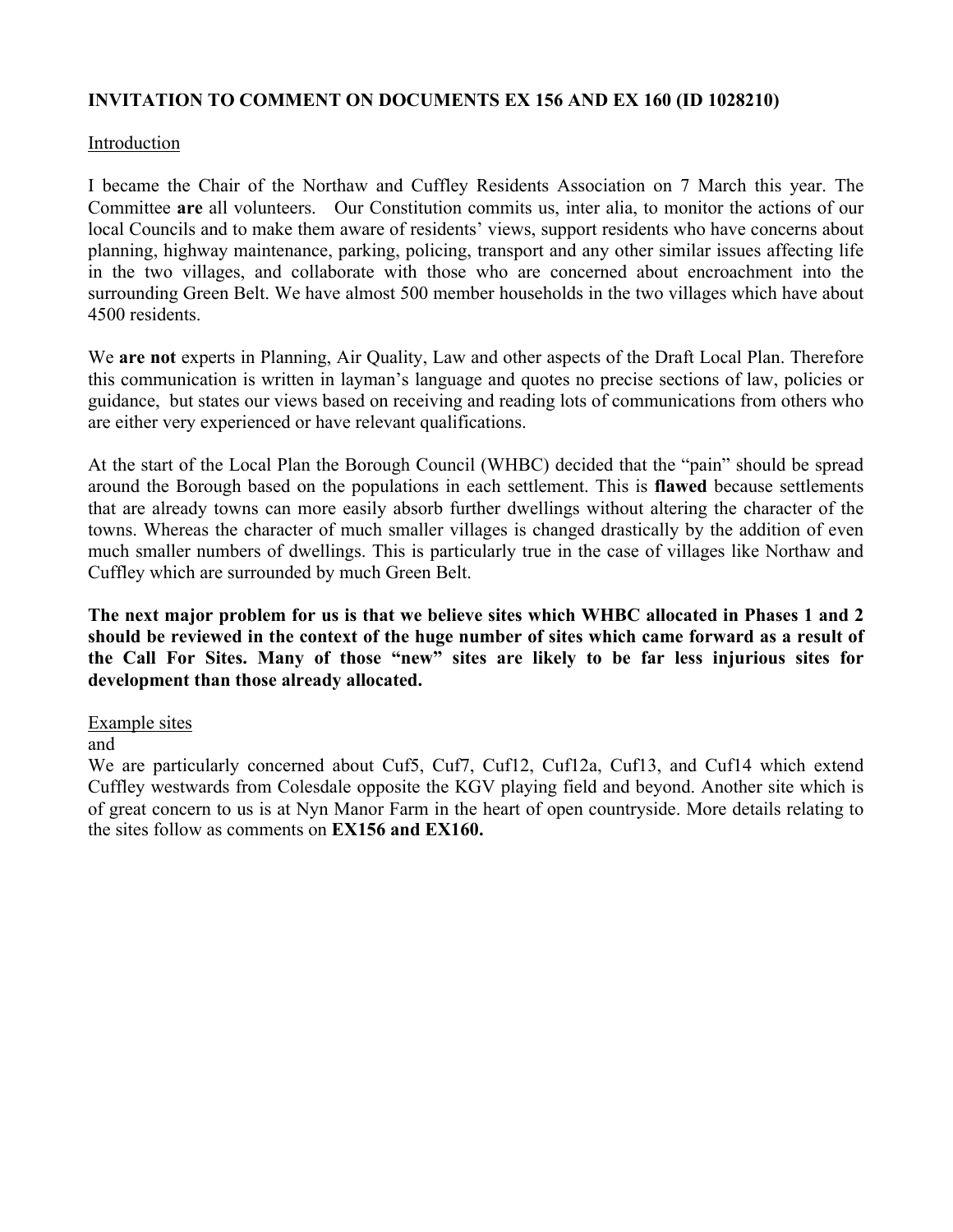# **COMMENTS ON EX 156.**

#### Cuf17

The first thing to note before getting into the details is that despite having Grade II listed buildings on the site, being surrounded on one and a half sides by Sites of Special Scientific Interest, being a classic example of the ridge and valley landscape, being visually prominent from the whole of Vineyards Road and half of the boundary with The Ridgeway road as well as visible from the Hertfordshire Way, biodiversity concerns, having been clearly described as a very sensitive site in multiple planning processes over the last ten years related to agricultural buildings, and containing land put forward in the 2019 Call for Sites, the report EX156 does not contain one direct mention of Nyn Manor Farm or Cuf17. The lack of specific discussion or analysis might be understandable if the report had rated it "moderate-high" in line with other parts of Area 53.

We believe the Landscape Sensitivity Assessment conducted by LUC for WHBC in July 2019 arrived at a **totally**  wrong conclusion on Northaw Common Parkland Area 53 (that includes Call for Sites Land at Cuf17, Cuf17a and Cuf17b). LUC now classifies this land as having moderate sensitivity but this conclusion is totally and clearly at odds with LUC's Green Belt Study Stage 3 of March 2019 which assessed P86 as having a **high harm** rating in the Green Belt. It follows that the assessment of July 2019 is clearly inconsistent and contradictory in its conclusion for Northaw Common Parkland Area 53 and makes no sense at all. LUC said in March 2019 that "**release of this parcel (P86) would therefore lead to encroachment on the countryside..."**

Any development of housing at Cuf17, 17a and 17b would be **highly sensitive** and create a **high** and adverse impact on the Green Belt and the openness of the countryside.

Cuf17, Cuf17a and Cuf17b, can be clearly seen by walkers on The Hertfordshire Way and the undulating and contoured nature of this rural land allows magnificent and major views up to the proposed development and beyond.

Within these sites are ponds, large specimen trees and grassland with ancient histories providing important habitats for many species while maintaining the biodiversity across the whole area.

Northaw Great Wood is an important and historic site of Special Scientific Interest (SSSI) forming a boundary to the sites and it is one of Hertfordshire's largest remaining historic wood and pasture commons.

The sites also lie within the IMPACT RISK ZONE (IRZ) as evidenced by Natural England and it is clear that this is a **high impact** area in terms of landscape sensitivity within Northaw Common Parkland Area 53.

#### Conclusion.

**We think major importance should be attached to LUC's Green Belt Study Stage 3 March 2019 Assessment of land at P86 (Cuf17, 17a and 17b) having a High Harm rating in the Green Belt and that the LUC conclusion in their July 2019 Landscape Sensitivity Assessment which is inconsistent with all previous analysis should be ignored.**